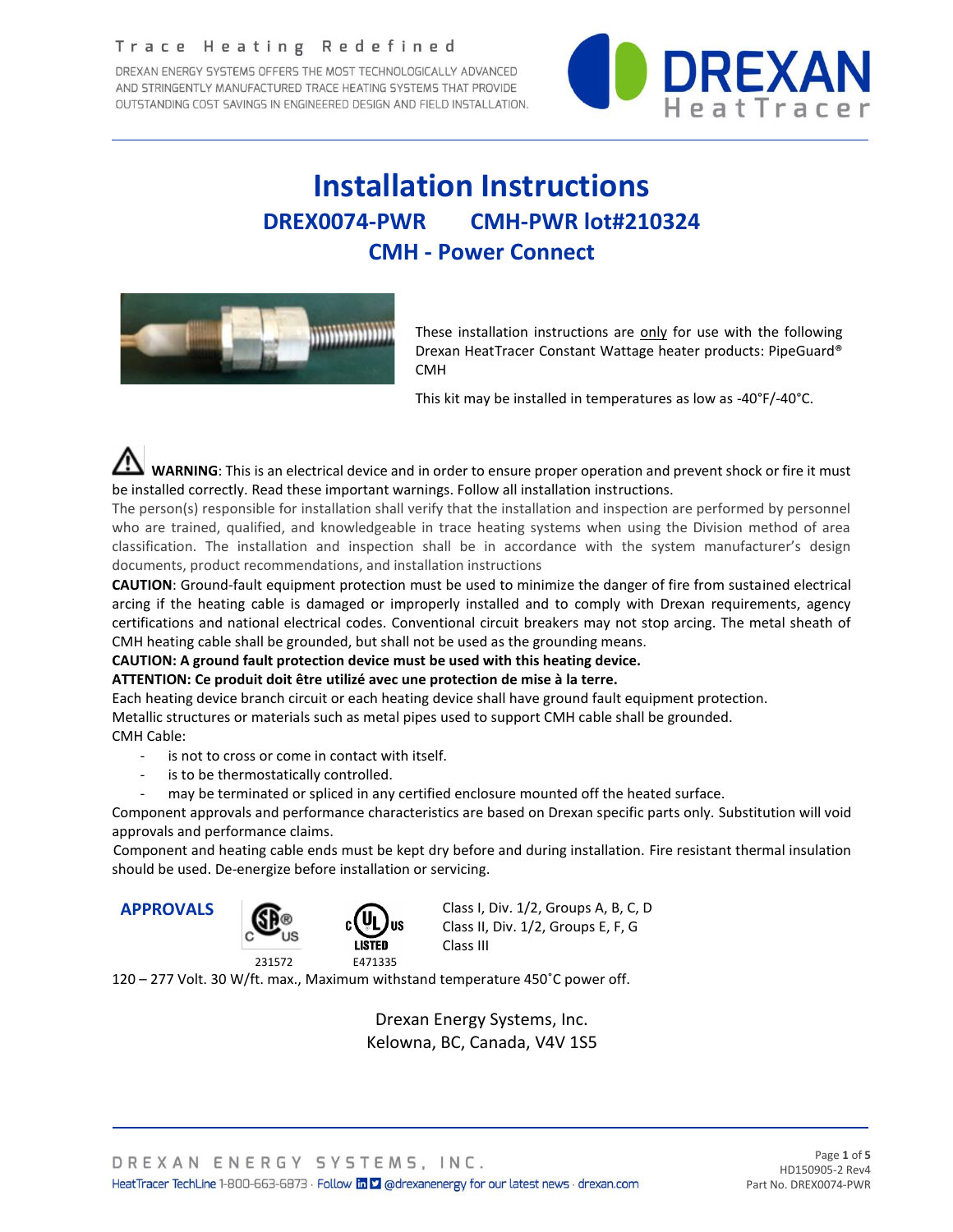

#### **KIT CONTENTS**

- (1) Strain Relief Fitting (with grommet and washer) (1) Heat Shrink Sleeve
- 
- (1) ¾" Sealing Ring (use with HP-BRAK, bottom entry) Silicone RTV Sealant
- (1) #2 Anti-short Bushing (optional accessory)

#### **REQUIRED BUT NOT PROVIDED**

**Materials**

- Pipe straps Thermostat Junction Box **Equipment** • HP-BRAK bracket • Fine tooth hacksaw • Pipe wrench
- 
- 
- CMH Stripping Tool Electrical Tape
- (1) Silicone Boot Installation Instructions
	-

- 
- **I. ASSEMBLY INSTRUCTION DETAILS**
	- **Note**: CMH cable may be terminated in any enclosure certified for the application. When using a non-metallic enclosure use a hub with a grounding lug.
- 1. Megger the insulation resistance between the sheath and conductors. The reading should be 20 MOhm or higher prior to installing the cable. After thermal insulation is installed on the pipe ensure the megger reading is 5 MOhm or higher.

#### **Note: CMH Cable is a zone type cable. Refer to CMH Cable Reference Chart at the back of these instructions**.

- 2. Using a hacksaw, cut the desired length of CMH cable allowing an extra three (3) feet (1 m) per end and appropriate cable length for heat sinks such as valves, flanges and pipe supports.
- 3. Using a CMH Stripping Tool, strip the sheath back 12" (30.4 cm) from the raw end, remove and discard. This exposes the core to locate the zone node.

**Note:** If the cable has two-foot zones you may have to strip back up to 24" (60.8 cm). Refer to chart on page 4. Zones nodes can be identified by the indent in the core. Strip back the insulation to expose and confirm the location of the node.

**Note:** If using a hacksaw cut around the sheath being careful not to damage the core.



4. From the node measure 14" (35.5 cm), mark the sheath and strip the sheath to the mark. Discard the sheath. Wrap a layer of electrical tape around the core, next to the sheath, to prevent the insulation from unwrapping into the sheath.



5. Cut and remove the wrapped insulation, down to the tape and close to the end of the sheath, taking care not to damage the insulation on the bus wires. Discard the outer insulating layers and cut the heater element close to the tape.

**Note**: It is critical to ensure the heater element is cut cleanly and no strands can make contact with the sheath when installing the boot.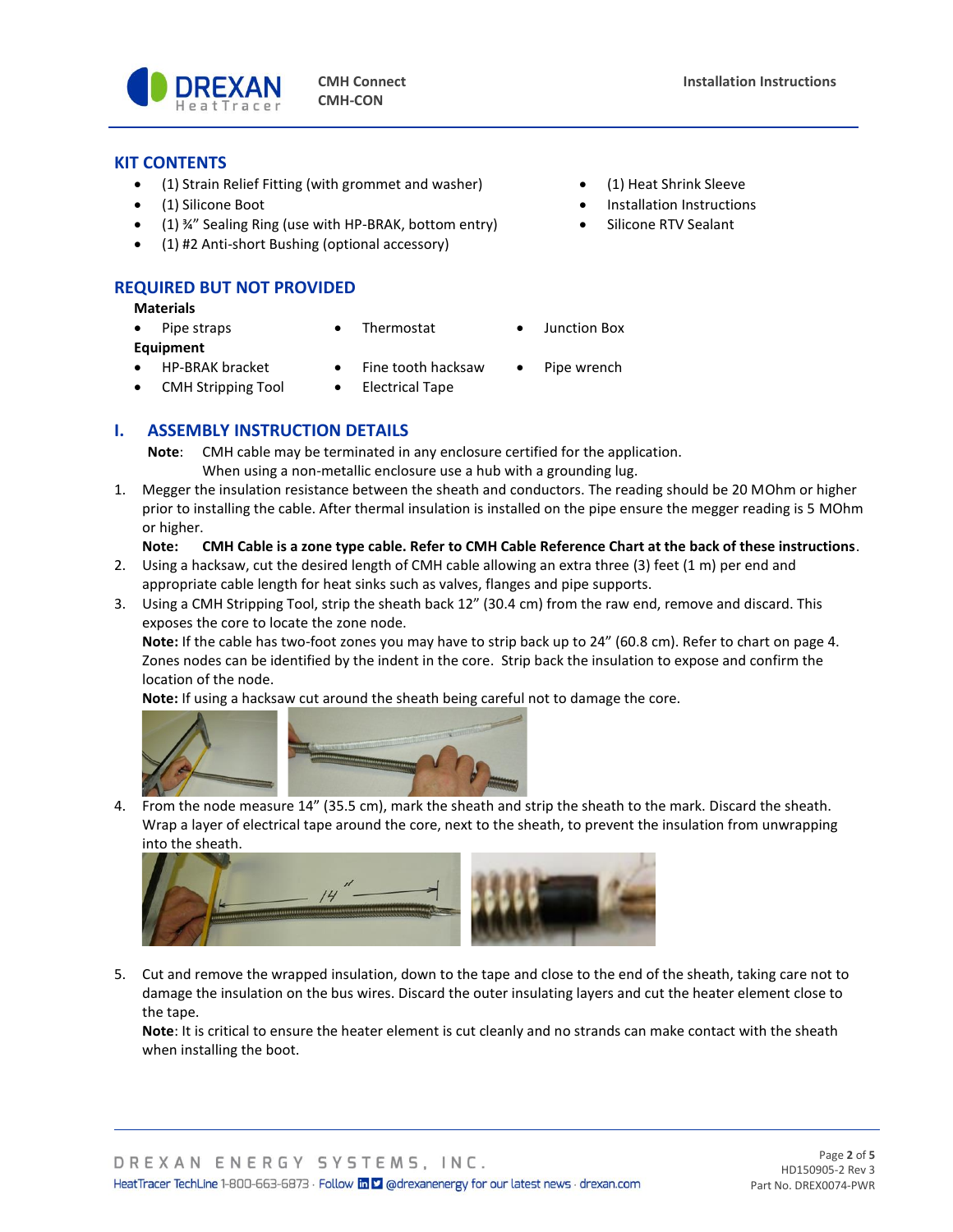



6. Place the supplied heat shrink over any exposed bus wire that might be present such as where the node was located. **Ensure the heater element is trimmed back close to the tape isolating the heater element from the sheath** or bus wire. This kills the next 10" (25.4 cm) zone of heating cable under the sheath and serves as a 10" (25.4 cm) cold lead.



7. Slide the cable connector, washer and grommet onto the cable sheath.



8. Position the boot over the bus wires close to the sheath. Apply silicone sealant inside the boot and around the cable sheath, ½" (13 mm) from the end of the sheath.

**Important:** after installing the boot megger the cable between the sheath and conductors to ensure the heater element is isolated from the sheath. The insulation resistance reading should be 5 MOhm or higher**.**



9. Thread the cable connector (strain relief) into the junction box and tighten. Tighten the middle nut to engage the strain relief onto the cable sheath. Position the washer inside and grommet inside the chamber. Tighten down the nut compressing the grommet ensuring an environmental seal.

**Note:** If the washer is not positioned properly the grommet might be difficult to compress inside the chamber. Ensure all threads bottom out after tightening.



10. Make the electrical connection as required.

| <b>CMH CABLE REFERENCE CHART</b><br>ΙΙ. |                             |               |  |  |  |  |  |  |
|-----------------------------------------|-----------------------------|---------------|--|--|--|--|--|--|
| <b>CABLE REFERENCE</b>                  | <b>COLOUR CODING</b>        | <b>ZONE</b>   |  |  |  |  |  |  |
|                                         | (Target resistance per zone | <b>LENGTH</b> |  |  |  |  |  |  |
|                                         | (ohm))                      |               |  |  |  |  |  |  |
| <b>5CMH208</b>                          | <b>BLACK (4326)</b>         |               |  |  |  |  |  |  |
| 10CMH240                                | <b>WHITE (2880)</b>         | 2 FT          |  |  |  |  |  |  |
| <b>10CMH277</b>                         | <b>BLUE (3836)</b>          |               |  |  |  |  |  |  |
| <b>15CMH277</b>                         | <b>ORANGE (2558)</b>        |               |  |  |  |  |  |  |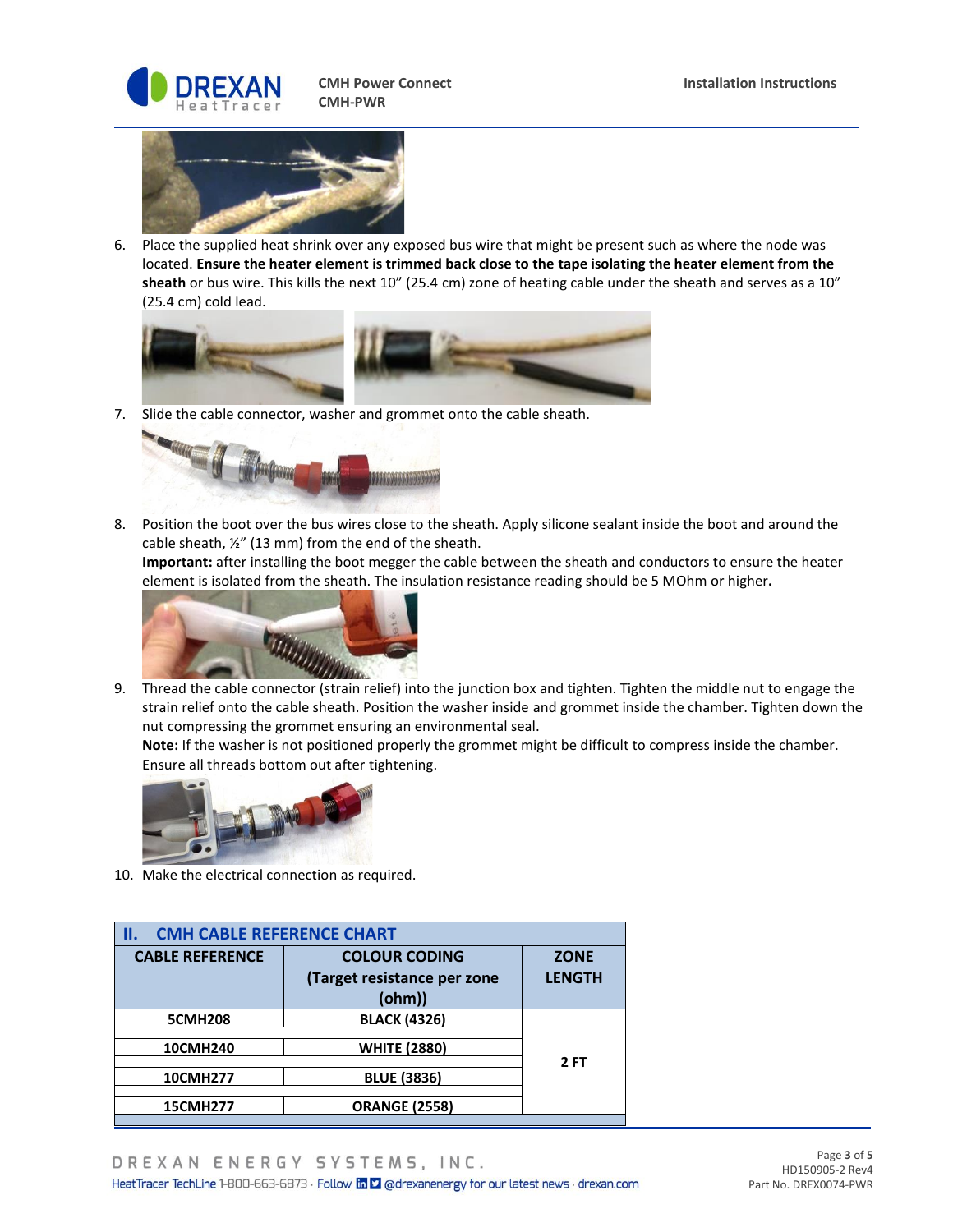

| <b>5CMH120</b>  |                          |      |
|-----------------|--------------------------|------|
| <b>15CMH208</b> | <b>NO COLOUR (2880)</b>  |      |
| 20CMH240        |                          |      |
| <b>5CMH277</b>  | LIME GREEN (7673)        |      |
| 10CMH120        | <b>YELLOW (1440)</b>     |      |
| 30CMH208        |                          |      |
| <b>10CMH208</b> | DARK GREEN (4326)        |      |
| <b>15CMH120</b> | <b>BROWN (960)</b>       | 1 FT |
| <b>10CMH208</b> |                          |      |
| <b>15CMH240</b> | <b>RED (3836)</b>        |      |
| 20CMH277        |                          |      |
| 20CMH120        | <b>GREY (720)</b>        |      |
| 20CMH208        | <b>FLUOR PINK (2163)</b> |      |
| 30CMH120        | LIGHT BLUE (480)         |      |
| 30CMH240        | <b>PURPLE (1920)</b>     |      |